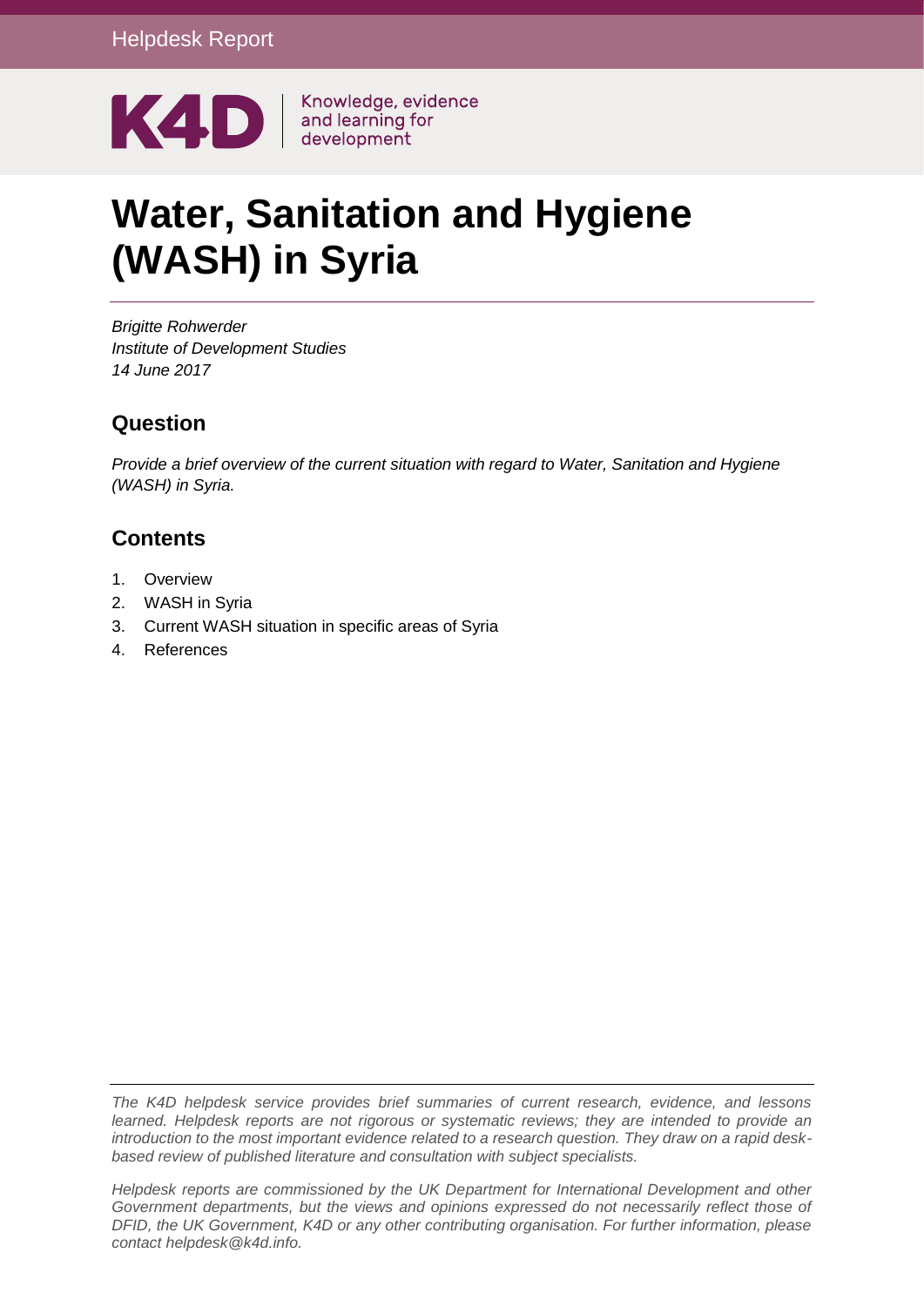# <span id="page-1-0"></span>**1. Overview**

Syria is a water scarce country, whose water problems have been compounded by the ongoing conflict and mass displacement. Water infrastructure and water supply have been directly attacked or deliberately turned off as a tactic of war, while lack of investment and maintenance of the system during the conflict have also caused problems. Actors in the WASH Sector and others have been carrying out assessments of the current situation in different areas of the country.

The key findings include:

#### **Current situation**

- As a result of the conflict two thirds of the population do not have consistent access to safe drinking water.
- The water network is only able to cover roughly half the needs of beneficiaries, who have to turn to alternative sources for water.
- Families spend one quarter of their income on clean water.
- Basic hygiene items are generally available, but are expensive.
- People living in besieged and hard to reach areas often face problems accessing sufficient water and higher prices for sanitation and hygiene items, when they are available.
- Poorer households, especially those living in vulnerable shelter types, are more likely to report water shortages or a lack of access to bathing and latrine facilities (as well as damage, and adequacy issues).
- Displaced households often face more problems accessing water and sanitation.
- Water shortages are more commonly reported in areas relying on water trucking rather than the water network.
- People responded to having insufficient water to meet their needs by reducing consumption of water for purposes other than drinking, and modifying hygiene practices.
- Access to water is a bigger concern than access to sanitation, and households headed by females are particularly affected.
- Lack of female hygiene products and clean water are reported to have led to health problems for women.
- Polio remerged in 2013 for the first time in 18 years, and new cases have been confirmed in June 2017. There have also been outbreaks of cholera and other water borne diseases.

#### **Humanitarian assistance**

- In 2016, the UN reports that 13.1 million people were reached with direct humanitarian WASH assistance and 16.4 million people benefited from support to the operation and maintenance of WASH systems.
- Humanitarian organisations have repaired water and sewage systems; rehabilitated and equipped ground wells; provided water trucking; supported the upkeep of WASH facilities in internally displaced persons (IDP) shelters; provided WASH non-food items (NFIs) such as hygiene kits and jerry cans ; installed water storage tanks; carried out hygiene promotion activities; provided disinfectant to treat public water networks; and provided fuel to operate water pumps.
- Lack of funding, access and security concerns, and multiple and frequent displacements mean meeting WASH needs is challenging.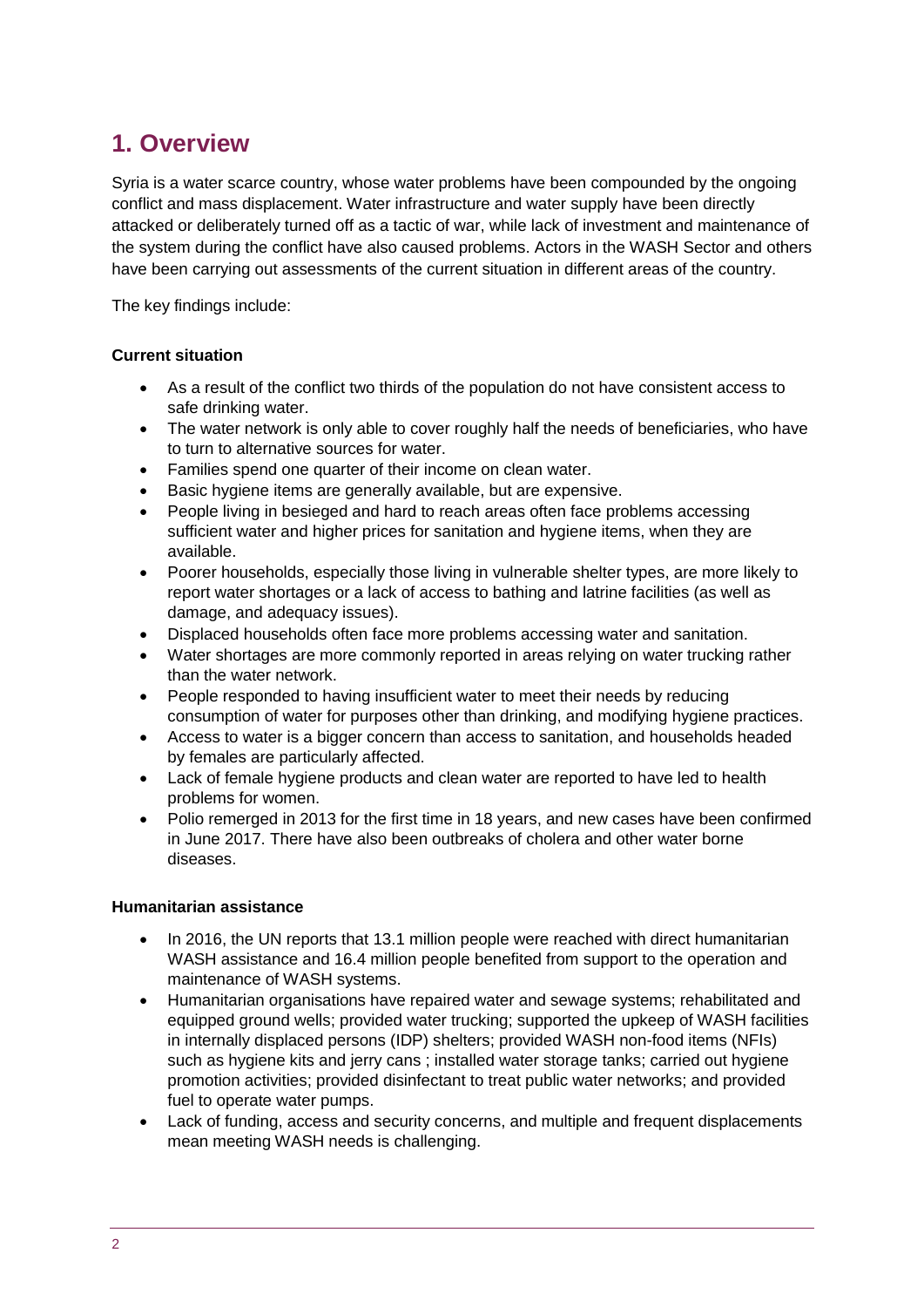# <span id="page-2-0"></span>**2. WASH in Syria**

Syria is a water scarce country, with comparatively low rainfall and water abstraction above its sustainable level<sup>1</sup> (Saleh et al, 2016, p. 30). As a result of the conflict, two thirds of the population do not have consistent access to safe drinking water (OCHA, 2017b, p. 1). Problems with the water network meant that in 2016 almost 50 per cent of the population met the majority of their water needs from alternative sources, including costly commercial water trucking and unsafe open wells (UNICEF, 2017). Families in Syria spend one quarter of their income on clean water (OCHA, 2016). While WASH goods and services are widely available they are very expensive, which pushes families to rely on alternative sources (OCHA, 2017b, p. 5).

### **Water as a weapon of war**

Water continued to be used as a weapon of war during 2016 (UNICEF, 2017). Water infrastructure and water supply were directly attacked or deliberately turned off as a tactic of war on approximately 30 different occasions, which led to water shortages in major cities including Aleppo and Damascus (UNICEF, 2017; see also Whole of Syria ISG, 2017, p. 54; Sparrow et al, 2016, p. 3).

In late December 2016, OCHA (2016) reported that four million people in Damascus and surrounding areas had been cut off from the main water supply since 22<sup>nd</sup> December. Deliberate targeting had damaged the infrastructure of Wadi Barada and Ain-el-Fijah which provide clean and safe water for 70 per cent of the population in and around Damascus (OCHA, 2016). The water tower in the ISIL<sup>2</sup>-held Mansura town was reportedly blown up by ISIL on 29 May 2017 (OCHA, 2017c, p. 2).

# **Hard to reach and besieged areas**

People living in besieged and hard to reach areas have faced problems accessing sufficient water and hygiene and sanitation items (REACH, 2017b). Poorer households, especially those living in vulnerable shelter types as a result of displacement, are more likely to report water shortages or a lack of access to bathing and latrine facilities (REACH, 2017, p. 3). Areas relying on alternative water sources to the water network more commonly face water shortages (REACH, 2017, p. 7). People have responded to water shortages by reducing water consumption and modifying hygiene practices (REACH, 2017, p. 83). Some hard to reach and besieged locations have been supplied with WASH supplies through airdrops and convoys (UNICEF, 2017b, p. 1; UNHCR, 2017, p. 2; USAID, 2017, p. 4). However, some items were removed from diarrheal disease sets in the inter-agency convoys to Yalda, Babela and Bet Sahem (Rural Damascus), and Kfar Laha (Homs), while WASH supplies (aqua tabs and sodium hypochlorite) were not approved for loading to Dar Al Kabireh (Homs) (UNICEF, 2017b, p. 1).

#### *See [section 3](#page-6-0) for more information on the current situation for WASH in specific besieged, hard to reach, and other areas of Syria available from recent assessments*.

<sup>1</sup> Even without the current crisis, its water resources face significant challenges detailed in Saleh et al, 2016.

<sup>2</sup> Islamic State of Iraq and the Levant (ISIL), also known as Islamic State of Iraq and Syria (ISIS)/ Islamic State(IS)/Da'esh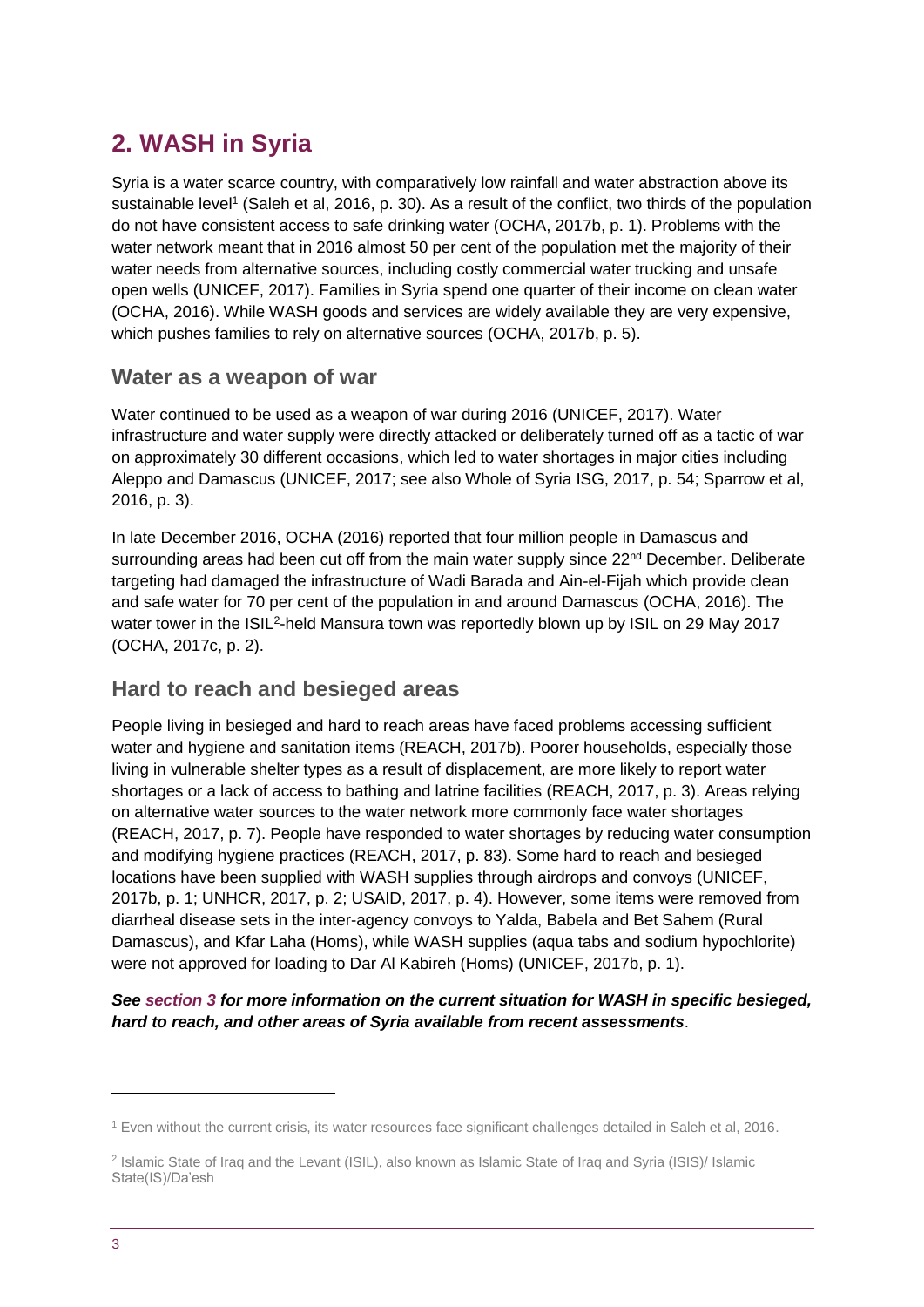# **Displaced and female headed households**

Access to water was found to be a greater concern for displaced<sup>3</sup> and female headed households than access to sanitation in government controlled areas of Syria, with female headed households particularly affected (Doocy & Lyles, 2017, p. 957)<sup>4</sup>. 36.4 per cent of households reported not having access to water 24 hours a day and 48 per cent that they were without water access for several days at a time in the three months preceding the survey (Doocy & Lyles, 2017, p. 955). Female headed households were significantly more likely to report not having access to water for 14 hours a day than male headed households (42.1 per cent vs 35 .2 per cent); and being without water for several days at a time (53.7 per cent vs 46.7 per cent) (Doocy & Lyles, 2017, p. 955).

There were much higher levels of access to improved toilet facilities (86.1 per cent), although unimproved toilet facilities were significantly more common among displaced compared with nondisplaced households (19.0 per cent vs 10.1 per cent (Doocy & Lyles, 2017, p. 955). The majority of households were able to access adequate soap and hygiene products, but displaced household were less likely to access them compared with nondisplaced households (76.0 per cent vs 84.7 per cent) and among female-headed compared with male-headed households (76.1 per cent vs 81.9 per cent). Lack of female hygiene products and clean water are reported to have led to health problems for women, including fungal infections, dermatological problems, and chronic pain<sup>5</sup>.

# **Water borne diseases**

Contaminated water increases the risk of waterborne diseases such as cholera (Sparrow et al, 2016, p. 2). Unhygienic and overcrowded conditions in camps and collective shelters contribute to their spread (Sparrow et al, 2016, p. 2). Polio, which is transmitted by contaminated water and person-to-person contact remerged in Syria in July 2013 after an 18 year absence, and was ultimately documented in more than half of the country's governorates, although the outbreak was successfully stopped (Sparrow et al, 2016, p. 2). In June 2017, a circulating vaccine-derived poliovirus type 2 (cVDPV2) outbreak was confirmed in the Deir-Ez-Zor Governorate<sup>6</sup>. Suspected cases of cholera began appearing in northern Syria in October 2015 (Sparrow et al, 2016, p. 2). Other waterborne diseases such as typhoid, dysentery and hepatitis A were also identified in 2015 (Sparrow et al, 2016, p. 3).

<sup>&</sup>lt;sup>3</sup> One issues that is noted by NRC (2017, p. 17) is that problems have arisen with landowners in relation WASH infrastructure in informal camps or settlements due to lack of clarity about land ownership or rental terms. Adjacent landowners have also at times complained about wastewater entering their property (NRC, 2017, p. 17). In addition, camps that do not have outside financial support for the maintenance of communal WASH facilities, struggle to maintain them, which 'can lead to conflict over access and may impede equal use rights for all beneficiaries' (NRC, 2017, p. 17).

<sup>4</sup> Based on a survey carried out by Doocy and Lyles (2017) using a sample of 2405 households from 10 governorates in mid-2016 to identify unmet needs and assistance priorities of displaced and female-headed households in government-controlled areas of Syria.

<sup>5</sup> [http://www.independent.co.uk/news/world/middle-east/syrian-women-under-siege-developing-infections-on](http://www.independent.co.uk/news/world/middle-east/syrian-women-under-siege-developing-infections-on-their-periods-without-tampons-or-clean-water-a7388476.html)[their-periods-without-tampons-or-clean-water-a7388476.html](http://www.independent.co.uk/news/world/middle-east/syrian-women-under-siege-developing-infections-on-their-periods-without-tampons-or-clean-water-a7388476.html) Retrieved 13/6/17

<sup>6</sup> <http://reliefweb.int/report/syrian-arab-republic/circulating-vaccine-derived-poliovirus-confirmed-syria> Retrieved 13/6/17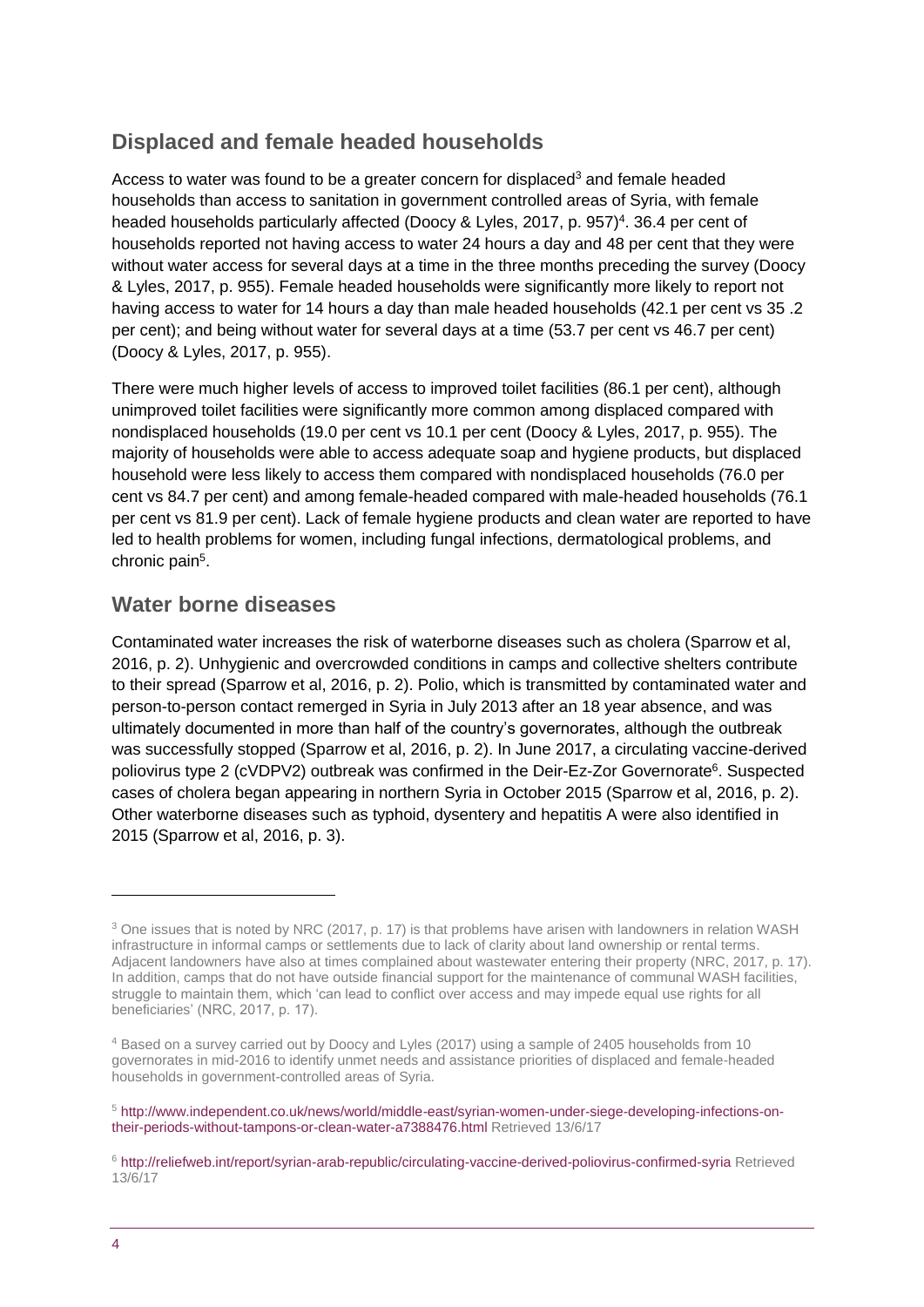Sparrow et al (2016, p. 3) suggest that the rise in waterborne diseases 'occurs in the setting of long-term neglect of water and sanitation services by the government in areas considered politically unsympathetic to the regime'; mass displacement into crowded and unsanitary conditions; and the targeting of hospitals and public health infrastructure. Airstrikes by the government have also destroyed all laboratories capable of confirming cholera, polio and other threats to public health in northern Syria (Sparrow et al, 2016, p. 3).

The non-governmental Early Warning and Response Network (EWARN) and the Syrian government's (WHO-associated) Early Warning and Response System (EWARS) monitor water quality and the emergence of water borne diseases across different areas of Syria. Sparrow et al (2016, p. 1) compared the quality of their reporting and found EWARN to be more timely and comprehensive. They identified 'significant under-reporting and delays in the government's surveillance' and suggested that 'the government's surveillance is inadequate due to lack of access to non-government held territory, an incentive to under-report the consequence of government attacks on health infrastructure, and an impractical insistence on laboratory confirmation' (Sparrow et al, 2016, p. 1).

### **WASH assistance**

The Whole of Syria Inter-Sector Coordination Group (Whole of Syria ISG, 2017, p. 9) reports that in 2016, 13.1 million people in Syria were reached with direct humanitarian WASH assistance and 16.4 million people benefited from support to the operation and maintenance of WASH systems (see also OCHA, 2017b, p. 5). The WASH sector was able to scale up support to existing water and sanitation systems and to extend it to some besieged and hard-to-reach areas, including ISIL controlled territories (Whole of Syria ISG, 2017, p. 54; OCHA, 2017b, p. 5). However, 'despite substantial efforts, functional or semi-functional networks only cover roughly half of the needs of beneficiaries' and many people are forced to find alternative sources (Whole of Syria ISG, 2017, p. 54). Basic hygiene items were generally available on the market (except in besieged locations) with an approximately 15 per cent increase in price on an annual base (Whole of Syria ISG, 2017, p. 54). The price of water available from the water vendors did not show significant changes, with prices being, on average, reasonably stable, despite the substantial increase in fuel costs (Whole of Syria ISG, 2017, p. 54).

Humanitarian organisations in Syria have responded to problems in the WASH sector by repairing water and sewage systems; rehabilitating and equipping ground wells; providing water trucking; supporting the upkeep of WASH facilities in IDP shelters; providing WASH non-food items (NFIs) such as hygiene kits and jerry cans<sup>7</sup>; installing water storage tanks; carrying out hygiene promotion activities; providing disinfectant to treat public water networks; and providing fuel to operate water pumps (UNICEF, 2017b, p. 3; Whole of Syria ISG, 2017).

#### *Challenges*

Insufficient funds have prevented 'more comprehensive support to water, sanitation and solid waste systems, which continuously deteriorate due to lack of adequate operation and

<sup>7</sup> Relief International Turkey set up a pilot, cross-border cash project in Syria to support WASH outcomes between December 2015 and June 2016 (Aggiss, 2016). 2,352 households in Mar'rat An Nu'man, Idlib province in northern Syria, received e-vouchers that they could spend on hygiene items only at five pre-selected vendors (Aggiss, 2016, p. 5). They found that prices were lower than initially planned and beneficiary feedback was positive, while cleanliness levels in houses improved (Aggiss, 2016, p. 6, 7).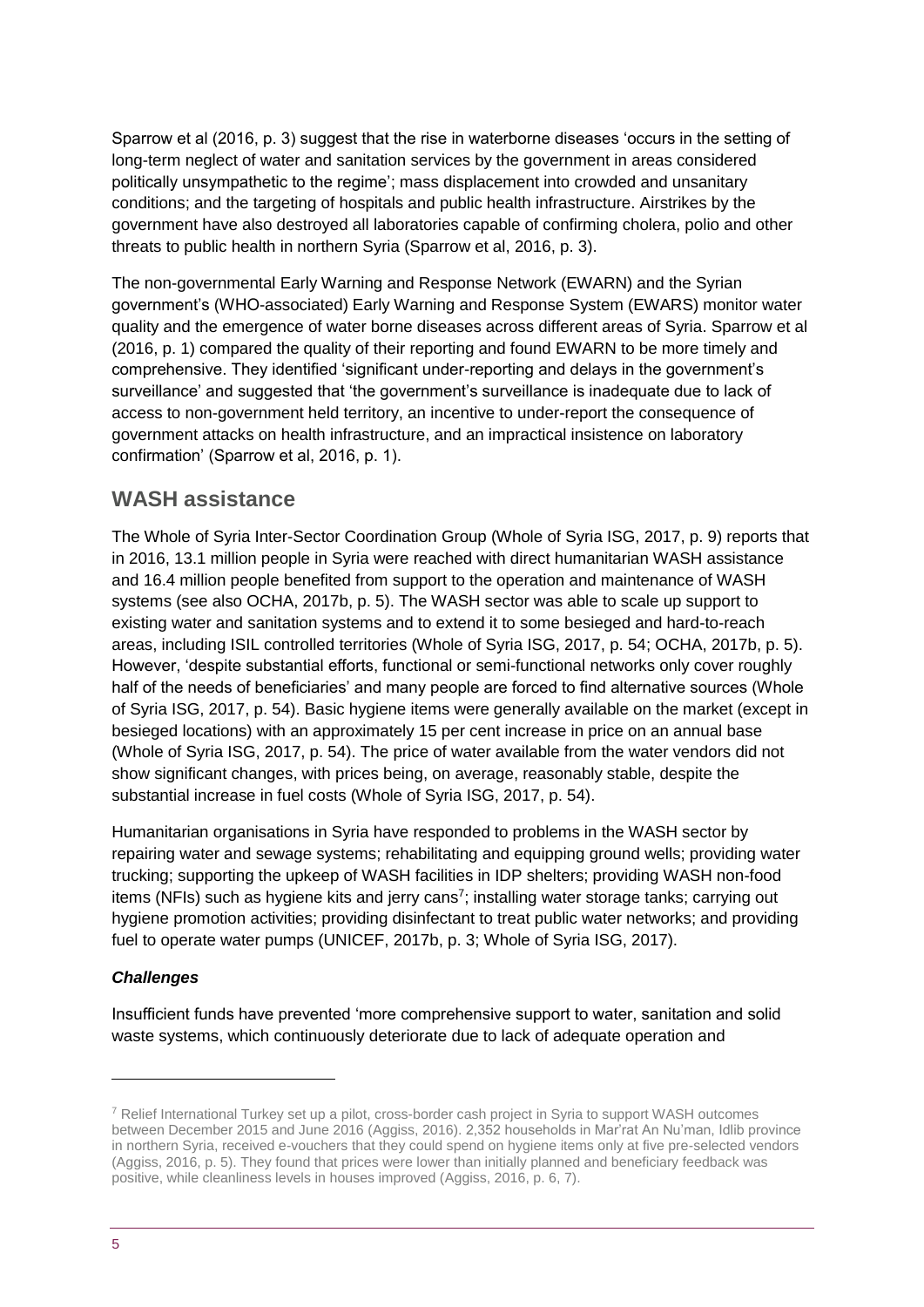maintenance, spare parts and capacity-building', as well as more costly life-saving and emergency WASH facilities to people in need (Whole of Syria ISG, 2017, p. 55). Access and security concerns also make the delivery of WASH services challenging, especially in ISIL-held and besieged locations (Whole of Syria ISG, 2017, p. 55). In areas where the centralised water quality surveillance system has collapsed, it is hard to establish the quality of water sold by private venders (Whole of Syria ISG, 2017, p. 55). Multiple and frequent displacements made meeting the WASH needs of IDPs challenging (Whole of Syria ISG, 2017, p. 55).

OCHA (2017b, p. 5) notes that there needs to be increased support to enable water and sewage networks to continue to deliver a minimum level of services, as well as increased water quality assurance efforts. They also note a need to scale up activities in ISIL-controlled areas and increase WASH NFI distribution in besieged areas (OCHA, 2017b, p. 5).

#### *Map of WASH Sector in Syria*



Source: Saltori et al, 2017, p. 3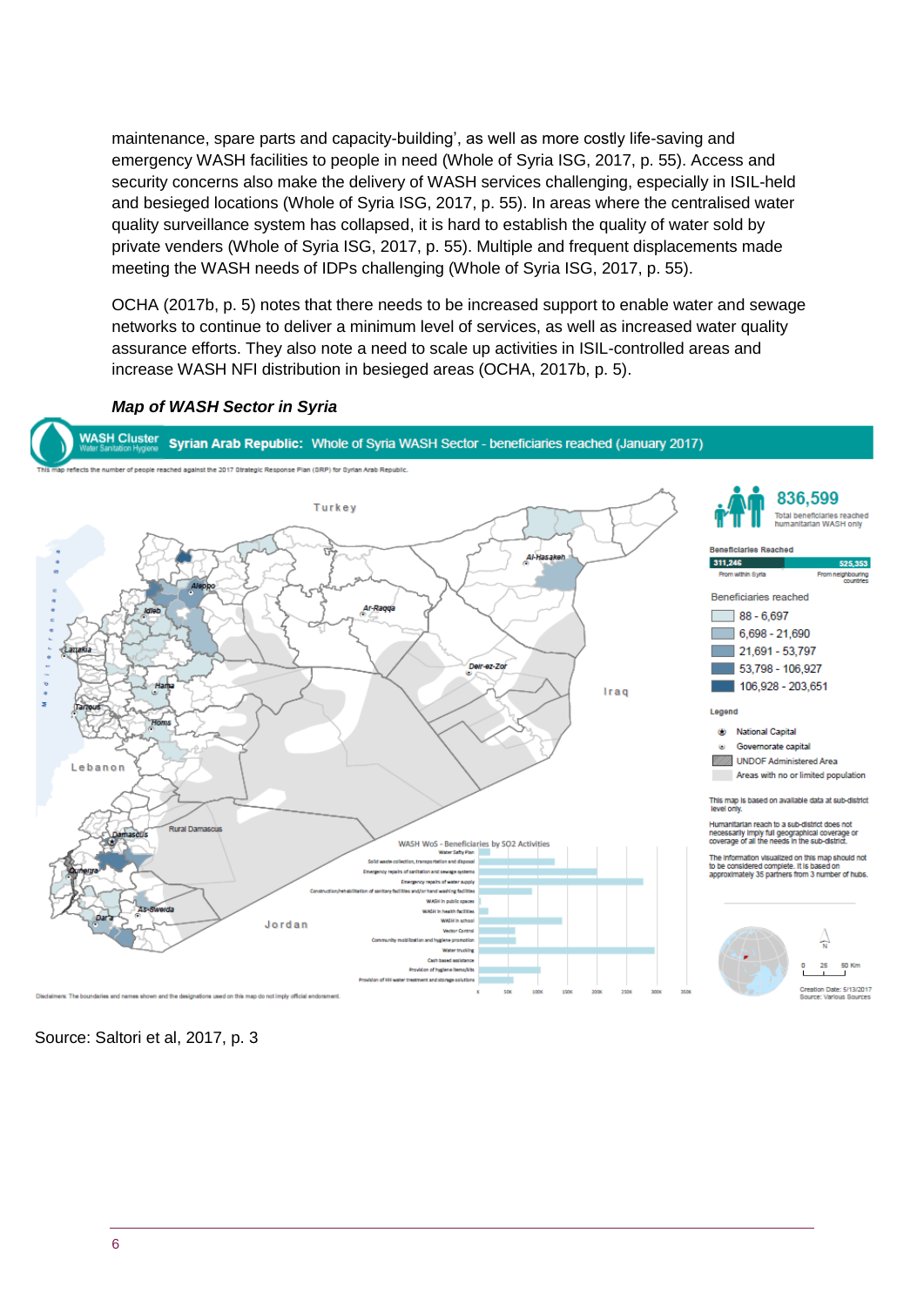# <span id="page-6-0"></span>**3. Current WASH situation in specific areas of Syria**

#### **Ar-Raqqa**

OCHA has been carrying out regular situation reports for Ar-Raqqa in response to the rapidly developing situation where 169,000 people were displaced during April and May 2017 (OCHA, 2017c). While numerous challenges remain, the WASH sector has responded to extremely fluid displacements with a rise in the provision of emergency water trucking services (OCHA, 2017c, p. 10). Water sources close to the main IDP sites have been identified and rehabilitated in order to increase the quantities of water provided (OCHA, 2017c, p. 10). While emergency sanitation facilities have been constructed in several IDP camps/sites there is still a gap in the number of sanitation facilities as a result of limited access to some areas, high turnover, and the continuous influx of IDPs (OCHA, 2017c, p. 10). The cleaning of WASH facilities in Mabruka and Ein Issa camps has been initiated through Cash for Work (CfW) schemes (OCHA, 2017c, p. 10). Hygiene kits have been distributed and hygiene promotion activities initiated in IDP camps and surrounding areas (OCHA, 2017c, p. 10).

#### **Aleppo city**

In April 2017 OCHA (2017, p. 8) assessed the humanitarian situation in Aleppo and found that its drinking water system, sources, and critical stations (Al Khafse, Sulaiman Alhalabi, Bab Alnerab and Tishreen) have not suffered significant damage and are in a technically functional status. However, 'as a result of the limited access to power supply from the national grid, water is currently being pumped and delivered to the entire city of Aleppo by using backup power generators with high fuel cost' (OCHA, 2017, p. 8). The 180,000 people living in newly accessible areas of Aleppo city are still suffering from limited access to water supply due to damage of the water networks (OCHA, 2017, p. 8). Emergency water trucking services from temporary water storage tanks installed in various returnee and IDP neighbourhoods are providing a limited quantity of water (3.5 million litres) (OCHA, 2017, p. 8). The sewage networks in the newly accessible neighbourhoods of Aleppo city need quick repair and rehabilitation to bring them into operational condition (OCHA, 2017, p. 8).

Humanitarian agencies, especially UNICEF, have responded by supporting the Aleppo Water Authority with fuel to operate deep boreholes; carrying out water trucking to vulnerable populations; providing water storage tanks; distributing hygiene kits; implementing hygiene promotion interventions; repairing damaged water and sewage pipes; rehabilitating and providing generators for pumping stations; helped with the management of water purification units; rehabilitated and installing WASH facilities in schools (OCHA, 2017, p. 8, 11). There is also a government led initiative aiming to sample and test water quality in groundwater wells used by the local inhabitants for drinking water (OCHA, 2017, p. 9).

#### **Al Thawrah, northern Syria**

Residents of Al Thawrah in northern Syria, were reported by OCHA as of the 15<sup>th</sup> May to be lacking in essential goods and services, including water, sanitation, and hygiene (WASH) infrastructure, most of which was destroyed during clashes (USAID, 2017, p. 2). The water supply has been restored across most of the town (USAID, 2017, p. 2).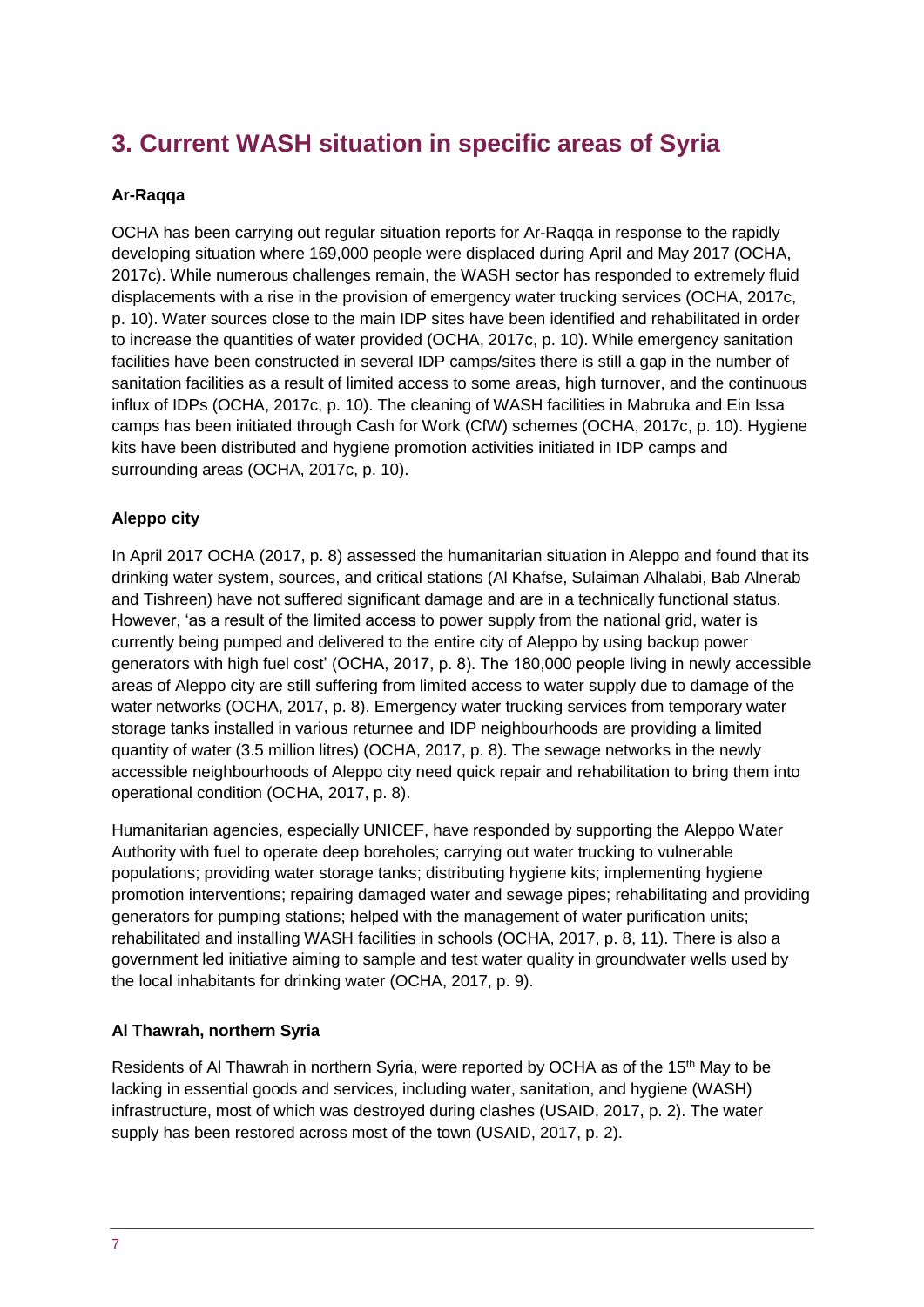#### **Al Hol camp**

An assessment by REACH in April 2017 found that inadequate access to WASH services was a primary concern for populations living in Al Hol camp (USAID, 2017, p. 5). Approximately 50 per cent of surveyed households reported water quality concerns with the communal water taps at the site, where an estimated 17,000 people, including more than 700 IDPs and 16,200 Iraqi refugees, were residing as of mid-May (USAID, 2017, p. 5). Approximately 12 per cent of surveyed households did not have access to latrines, while 75 per cent of those surveyed lacked access to showers (USAID, 2017, p. 5). As a result, humanitarian organisations began installing additional latrines and showers in late April (USAID, 2017, p. 5).

#### **Dayr az Zawr**

A market monitoring exercise jointly carried out by the Cash-Based Responses Technical Working Group (CBR–TWG) and REACH Initiative in April 2017 found that residents in Dayr az Zawr had faced a lack of safe drinking water and hygiene supplies for the last several months (USAID, 2017, p. 4).

#### **Aleppo, Idleb, Hama, Homs, Deir-ez-Zor, Ar-Raqqa, Dar'a and Quneitra**

REACH (2017), together with the Shelter/NFI Cluster and UNHCR, carried out a comprehensive assessment of shelter and NFI needs across Syria in late 2016, covering 83 of the 156 subdistricts within Aleppo, Idleb, Hama, Homs, Deir-ez-Zor, Ar-Raqqa, Dar'a and Quneitra governorates, in opposition controlled areas only<sup>8</sup>. Households reporting water shortages or a lack of access to bathing and latrine facilities (as well as damage, and adequacy issues) generally had lower average incomes and were more likely to either rent their shelter, live for free or reside in vulnerable shelter types (informal settlements, camps, collective centres and unfinished buildings) (REACH, 2017, p. 3).

In Homs, Hama, Deir-ez-Zor and Ar-Raqqa, the most common main source was the general water network, whilst in Aleppo, Idleb, Dar'a and Quneitra water trucking was most common as the water network which they used before has suffered damage (REACH, 2017, p. 7, 81).

Households in Idleb and Aleppo, where water trucking is the primary source of water for the majority of households, were most likely to report water shortages in the form of spending two or more days without water (49 per cent and 40 per cent respectively), followed by those in Dar'a (26 per cent) and Quneitra (22 per cent) (REACH, 2017, p. 7, 82). Shortages were less prevalent in Homs (15 per cent) and Hama (4 per cent) (REACH, 2017, p. 7). In Ar-Raqqa, key informants in 25 per cent of communities reported that people had intermittent access problems (REACH, 2017, p. 7). In Deir-ez-Zor, water access was more problematic; key informants in 66 per cent of communities faced intermittent access problems and 11 per cent reporting that nearly everyone faced water access issues (REACH, 2017, p. 7). Prevalence of water shortages was more common for those living in damaged homes, in rural areas, for IDP households and those who did not own their homes (REACH, 2017, p. 8, 83).

<sup>&</sup>lt;sup>8</sup> They used a mixed methods approach, including household surveys, focus groups, and key informant interviews, with findings for Aleppo, Idleb, Hama, Homs, Dar'a and Quneitra representative, whilst findings for Deir-ez-Zor and Ar-Raqqa indicative only.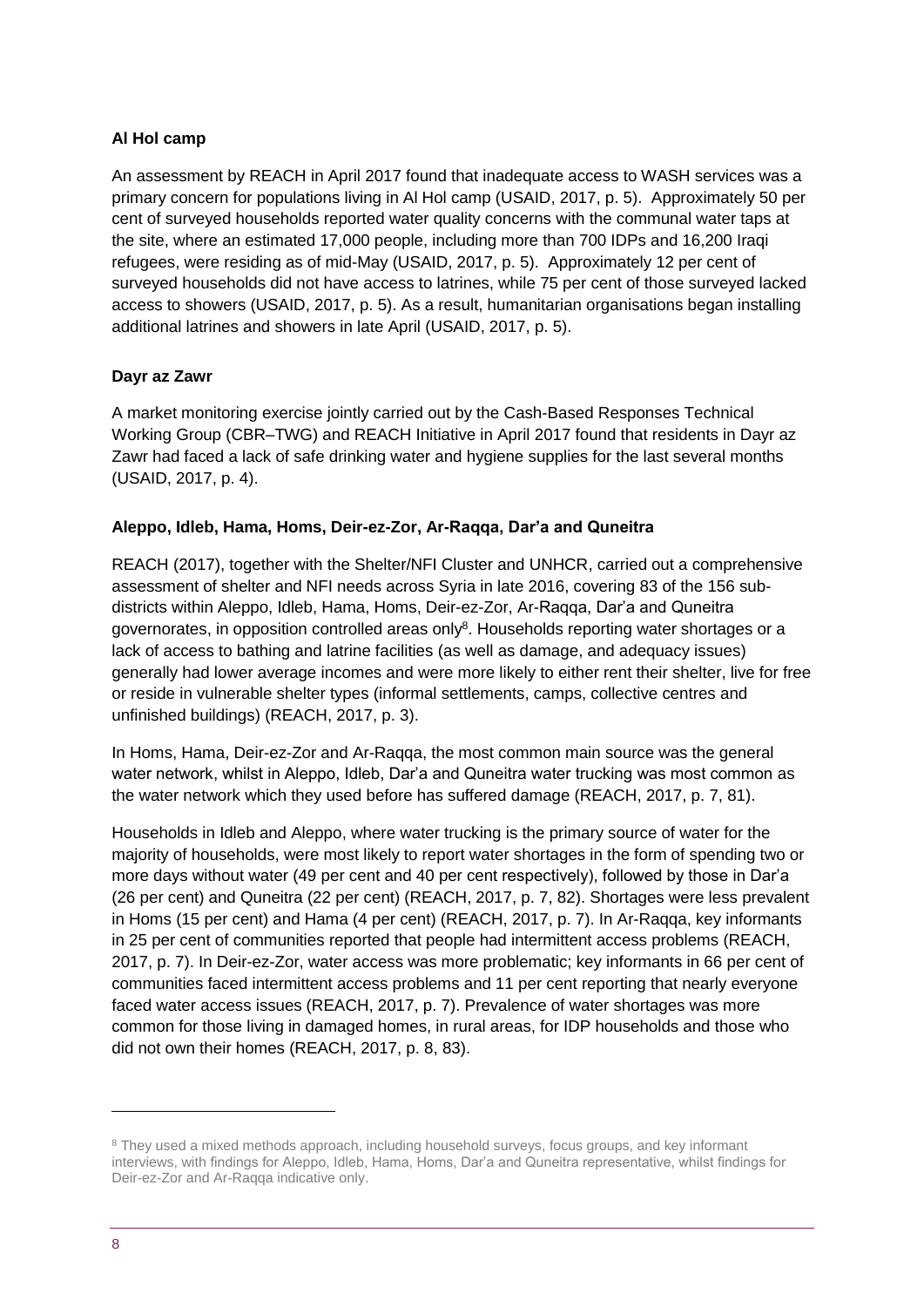Households typically reported that most members had access to bathing facilities (REACH, 2017, p. 8). Households in rural areas, households with IDPs, and populations living in more vulnerable shelter types were slightly more likely to report some or all members not having access to bathing facilities (REACH, 2017, p. 8, 83).

Households in Homs (24 per cent), Quneitra (21 per cent) and Aleppo (15 per cent) were most likely to report not having access to a fully functional toilet (REACH, 2017, p. 8, 84). In Deir-ez-Zor and Ar-Raqqa, key informants reported that in 27 per cent and 9 per cent of communities, respectively, some households did not have access to a fully functioning toilet (REACH, 2017, p. 8). Damaged households and vulnerable shelter types were more likely to report some or all members not having access to facilities (REACH, 2017, p. 8, 85).

25 per cent of all households assessed in Aleppo, 24 per cent in Idleb, 7 per cent in Hama, 14 per cent in Homs, 17 per cent in Dar'a and 2 per cent in Quneitra reported having insufficient water to meet their needs (REACH, 2017, p. 83). REACH (2017, p. 81) found that 'in households which reported having insufficient water to meet their needs, the most common strategy used to deal with this was reducing consumption of water for purposes other than drinking, and modifying hygiene practices'. As a result of the prevalence of water shortages, households in Aleppo and Idleb were most likely to report that they had changed their hygiene practices in the 30 days prior to assessment (30 per cent and 37 per cent respectively) (REACH, 2017, p. 83). Changes to hygiene practices included bathing and doing laundry less (REACH, 2017, p. 83). IDP households were more likely to report having changed their practices in Aleppo, Hama, Idleb and Quneitra.' (REACH, 2017, p. 81).

REACH (2017, p. 8) found that collective centres in Homs lacked bathing facilities, latrines, and drinking water, amongst other things.

# **Communities facing restrictions on civilian movement and humanitarian access**

REACH (2017b), together with members of the Syria INGO Regional Forum (SIRF), collected data on 40 communities facing restrictions on civilian movement and humanitarian access (18 of which are classified as besieged) from 175 community representatives inside Syria at the end of March and beginning of April 2017.

#### **Ar Rastan, Talbiseh and Taldu**

In March 2017, water insufficiency was reported in the communities of Ar Rastan, Talbiseh and Taldu<sup>9</sup> due to a lack of fuel to operate pumps and an increase in water needs for bathing and cleaning as weather improved (REACH, 2017b, p. 2). This was the first time the communities reported insufficient water since assessments began in June 2016 (REACH, 2017b, p. 3).

-

<sup>9</sup> Situated in the Al Houleh region between the cities of Homs and Hama – the communities have faced access restrictions since 2012 (REACH, 2017b, p. 2).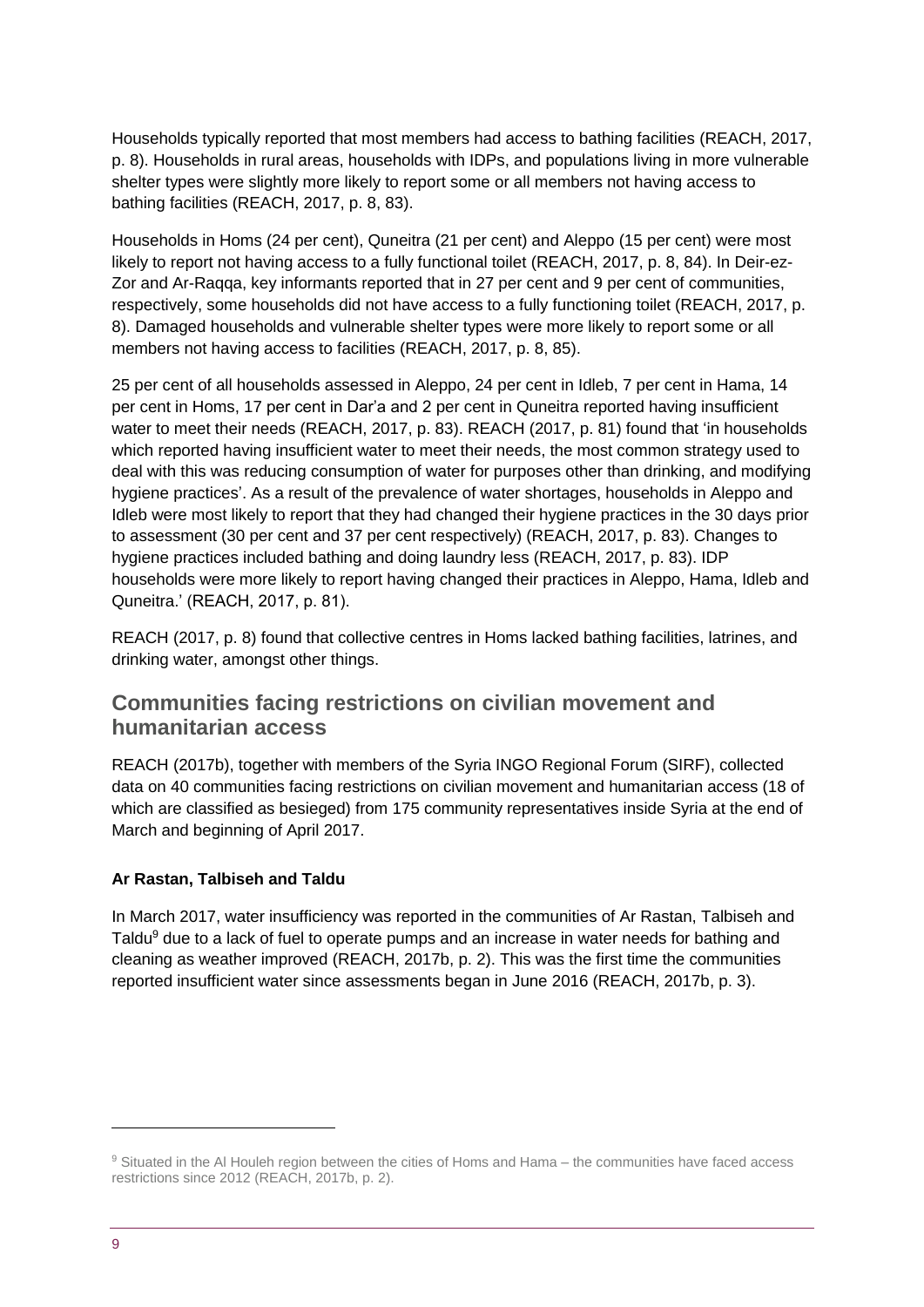#### **At Tall, rural Damascus**

REACH (2017b, p. 8) found that previous repairs to the water network which was damaged in December 2016 in At Tall, rural Damascus, led to the increased availability of drinking water in At Tall in February, although there was no further improvement in March. Hygiene and sanitary items were more expensive in At Tall than in neighbouring areas (REACH, 2017b, p. 9).

#### **Az Zabdani, Madaya and Bqine in rural Damascus**

Az Zabdani, Madaya and Bqine in rural Damascus were found to still have insufficient access to water (REACH, 2017b, p. 11). The water network has been unavailable since at least November 2016, with populations relying on closed wells and negative coping strategies instead (REACH, 2017b, p. 12). Some hygiene and sanitation products were delivered as part of the humanitarian aid which reached the communities in mid-March, including sanitary pads for women (REACH, 2017b, p. 14). Prior to that, all such items had been unavailable in the communities since the closure of all markets in December 2016. No hygiene and sanitation products have been available for purchase in Az Zabdani since October 2016 (REACH, 2017b, p. 14).

#### **Bait Jan, in rural Damascus**

Bait Jan, in rural Damascus, continued to report sufficient access to water from closed wells and the main water network (REACH, 2017b, p. 18).

#### **Burza, Jober and Tadamon, in eastern Damascus governorate**

Access to water in Burza, Jober and Tadamon, in eastern Damascus governorate, improved in February 2017, following reparations to the Ein Elfijeh water station in Wadi Burda (REACH, 2017b, p. 22). Availability of hygiene and sanitary items decreased in Burza and Jober in March, especially disposable diapers and sanitary pads (REACH, 2017b, p. 24).

#### **Joura, Qosour, Deir ez Zor City**

People living in Joura, Qosour, besieged areas within Deir ez Zor City, in eastern Syria, have been relying on insufficient amounts of unprocessed surface water from the river, delivered through the water network, which has caused sickness (REACH, 2017b, p. 27). Laundry powder has been available at prohibitively expensive prices since deliveries via airdrops; otherwise the only available hygiene and sanitation item was soap (REACH, 2017b, p. 28). Women have been using cloth in the absence of sanitary pads (REACH, 2017b, p. 28).

#### **Eastern Ghouta, rural Damascus**

Communities in eastern Ghouta, rural Damascus, reported sufficient access to water, which was mainly supplied by water trucks (REACH, 2017b, p. 32). However, water reportedly smelled or tasted bad in Arbin, Kafr Batna and Zamalka, where populations relied instead on closed wells (REACH, 2017b, p. 32). While sanitary and hygiene items are generally available, with the exception of disposable diapers, prices are increasing and higher than in nearby communities (REACH, 2017b, p. 34).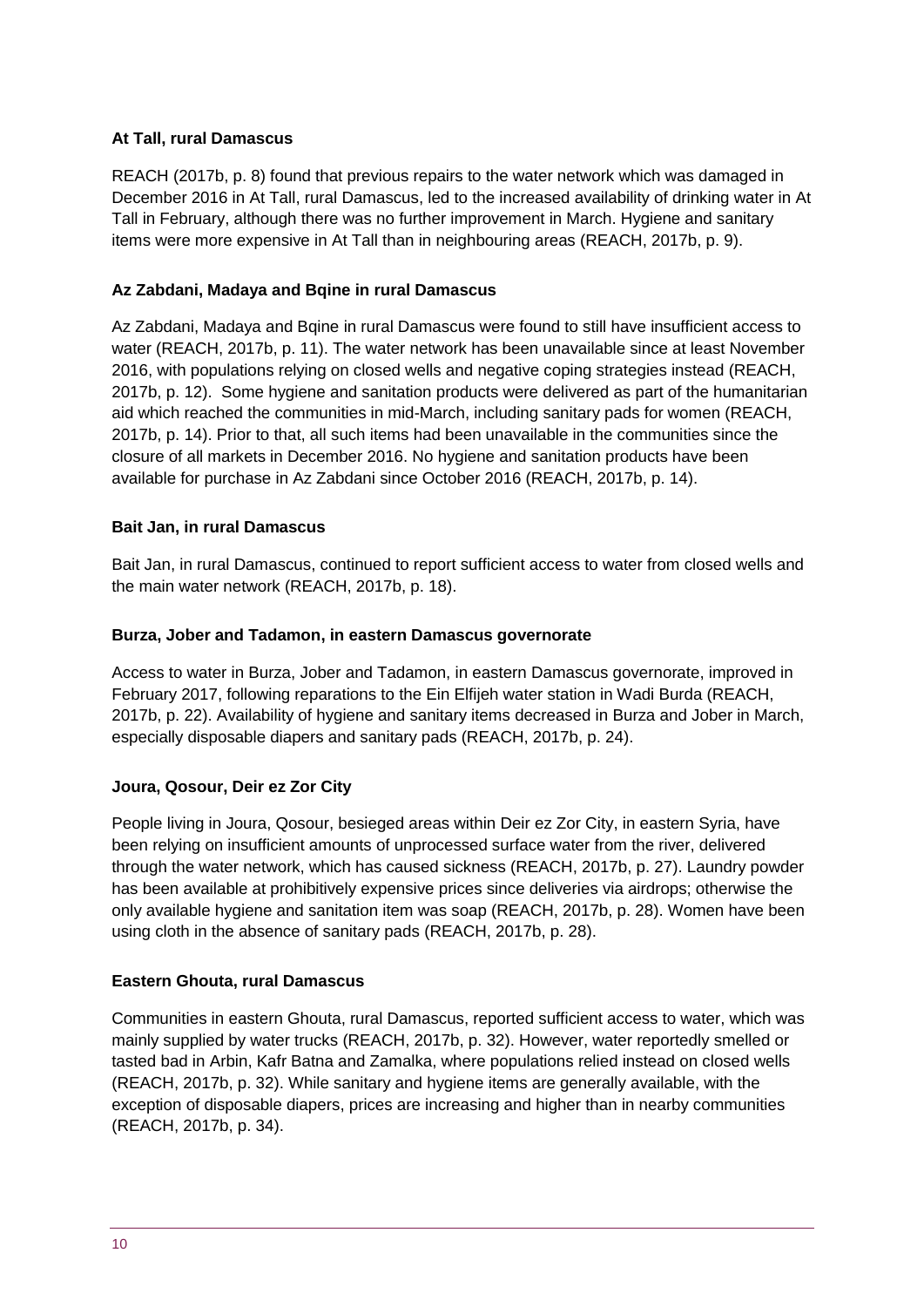#### **Hajar Aswad, rural Damascus**

Water supplies in Hajar Aswad, rural Damascus, available from closed wells, have been insufficient since the first assessment in June 2016, with people bathing less in response (REACH, 2017b, p. 36). Hygiene and sanitary items are reported to be sometimes available and more expensive than neighbouring areas (REACH, 2017b, p. 38).

#### **Al Waer, in Homs Governorate**

Water access in March 2017 in Al Waer, in Homs Governorate, was insufficient due to damage from shelling to the water network, and communities bathed less as a result (REACH, 2017b, p. 41). Although the prices of hygiene and sanitary items decreased in March, they are still higher than in neighbouring communities (REACH, 2017b, p. 42).

#### **Khan Elshih, rural Damascus**

The water network in Khan Elshih, a largely Palestinian community in rural Damascus, was still inoperable in March 2017 but there were sufficient supplies of clean water from closed wells (REACH, 2017b, p. 44). While hygiene and sanitary items are generally available, they are on average more expensive than neighbouring communities (REACH, 2017b, p. 46).

#### **Wadi Burda, rural Damascus**

Access to water in Wadi Burda, in rural Damascus has been improving since the signing of a local truce agreement on January 30<sup>th</sup> which allowed for repairs to water infrastructure (REACH, 2017b, p. 48). All assessed communities reported sufficient access to drinking water in March, an improvement on February (REACH, 2017b, p. 49). Hygiene and sanitation items became generally available in March, although they were significantly more expensive than in nearby communities (REACH, 2017b, p. 52).

#### **Yarmuk, Damascus**

The water quality of the Palestinian community of Yarmuk, Damascus, was negatively impacted as a result of damage to the Ein al Fijehspring network (REACH, 2017b, p. 54). By March 2017, however, there have been positive developments relating to improved water quality of the water trucks used in Yarmu as a result of repairs to the Ein al Fijeh water network (REACH, 2017b, p. 54). Since the community was first assessed in June 2016, the main water network has been unavailable and residents have used alternative sources of water such as private water trucking instead (REACH, 2017b, p. 55).

# **Information from sub districts gathered in 2016**

In June 2016, REACH, together with ACTED, PAH, and SRN conducted a household assessment of WASH across 41 selected sub-districts in Homs, Hama, Idleb, and Aleppo governorates on behalf of the WASH cluster. Information can be found here: [http://www.reachresourcecentre.info/system/files/resource](http://www.reachresourcecentre.info/system/files/resource-documents/reach_syr_factsheet_wash_household_assessment_key_findings_sub-district_december_2016.pdf)[documents/reach\\_syr\\_factsheet\\_wash\\_household\\_assessment\\_key\\_findings\\_sub](http://www.reachresourcecentre.info/system/files/resource-documents/reach_syr_factsheet_wash_household_assessment_key_findings_sub-district_december_2016.pdf)[district\\_december\\_2016.pdf.](http://www.reachresourcecentre.info/system/files/resource-documents/reach_syr_factsheet_wash_household_assessment_key_findings_sub-district_december_2016.pdf)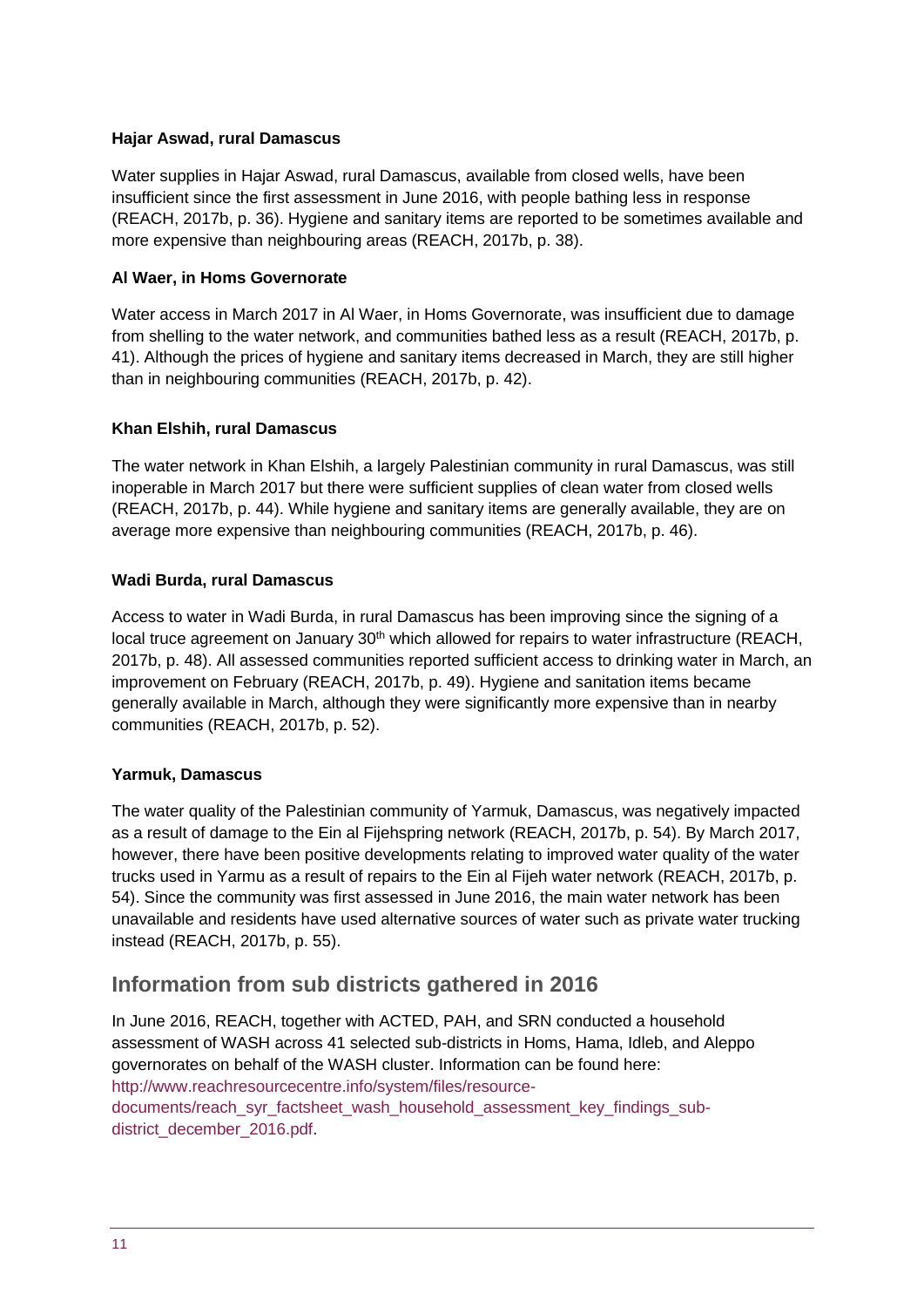In addition, WASH was considered in a multi sector needs assessment by REACH of the six subdistricts of Ras al Ain, Tal Tamer, Darbasiyah, Amuda, Quamishli and Hasakeh in the Hasakeh governorate carried out between the end of May and beginning of June 2016, which is available here: [http://www.alnap.org/resource/23449.](http://www.alnap.org/resource/23449)

# <span id="page-11-0"></span>**4. References**

Aggiss, R. (2016). *E-Transfers for Hygiene through Red Rose in Northern Syria: Case Study*. Relief International. <http://www.alnap.org/resource/23911>

Doocy, S., & Lyles, E. (2017). Humanitarian Needs Among Displaced and Female-Headed Households in Government-Controlled Areas of Syria*. AmJ Public Health*,107:950–959. <http://dx.doi.org/10.2105/AJPH.2017.303710>

NRC. (2017). *GUIDANCE NOTE: HLP Issues in Informal Settlements and Collective Centres in Northern Syria*. NRC. [http://reliefweb.int/sites/reliefweb.int/files/resources/english-guidance-note](http://reliefweb.int/sites/reliefweb.int/files/resources/english-guidance-note-hlp-issues-in-informal-settlements-and-collective-.pdf)[hlp-issues-in-informal-settlements-and-collective-.pdf](http://reliefweb.int/sites/reliefweb.int/files/resources/english-guidance-note-hlp-issues-in-informal-settlements-and-collective-.pdf)

OCHA. (2017). *Syrian Arab Republic: Aleppo Situation Report No. 17 - 23 April 2017*. OCHA. <http://reliefweb.int/sites/reliefweb.int/files/resources/Aleppo%20SitRep%2023%20April.pdf>

OCHA. (2017b). *Syrian Arab Republic: 2016 Humanitarian Dashboard*. OCHA. [http://reliefweb.int/sites/reliefweb.int/files/resources/humanitarian\\_dashboard\\_jan-dec2016.pdf](http://reliefweb.int/sites/reliefweb.int/files/resources/humanitarian_dashboard_jan-dec2016.pdf)

OCHA. (2017c). *Syria Crisis: Ar-Raqqa Situation Report No. 7 (as of 3 June 2017) CORRECTION*. OCHA. [http://reliefweb.int/report/syrian-arab-republic/syria-crisis-ar-raqqa](http://reliefweb.int/report/syrian-arab-republic/syria-crisis-ar-raqqa-situation-report-no-7-3-june-2017)[situation-report-no-7-3-june-2017](http://reliefweb.int/report/syrian-arab-republic/syria-crisis-ar-raqqa-situation-report-no-7-3-june-2017)

OCHA. (2016). *UNITED NATIONS IN SYRIA - FOUR MILLION PEOPLE IN DAMASCUS HAVE NO ACCESS TO WATER*. OCHA.

[http://reliefweb.int/sites/reliefweb.int/files/resources/UN%20Statement%20Water%20Crisis%20in](http://reliefweb.int/sites/reliefweb.int/files/resources/UN%20Statement%20Water%20Crisis%20in%20Damascus%2029.12.2016.pdf) [%20Damascus%2029.12.2016.pdf](http://reliefweb.int/sites/reliefweb.int/files/resources/UN%20Statement%20Water%20Crisis%20in%20Damascus%2029.12.2016.pdf)

REACH. (2017). *Shelter and NFI assessment: Syria*. REACH, Shelter/NFI Cluster, & UNHCR. [http://reliefweb.int/sites/reliefweb.int/files/resources/reach\\_syr\\_unhcr\\_shelter\\_nfis\\_full\\_report\\_ma](http://reliefweb.int/sites/reliefweb.int/files/resources/reach_syr_unhcr_shelter_nfis_full_report_march_2017.pdf) [rch\\_2017.pdf](http://reliefweb.int/sites/reliefweb.int/files/resources/reach_syr_unhcr_shelter_nfis_full_report_march_2017.pdf)

REACH. (2017b). *Syria Community Profiles Update: March 2017*. REACH & SIRF. [http://www.reachresourcecentre.info/system/files/resource](http://www.reachresourcecentre.info/system/files/resource-documents/reach_syr_factsheet_community_profiles_update_march_2017.pdf)[documents/reach\\_syr\\_factsheet\\_community\\_profiles\\_update\\_march\\_2017.pdf](http://www.reachresourcecentre.info/system/files/resource-documents/reach_syr_factsheet_community_profiles_update_march_2017.pdf)

Saleh, H.A., Allaert, G., & De Sutter, R. (2016). Towards efficient use of water resources management: a case study of the Syrian coastal region. *Int. J. Water*, 10:1, 28-54. <https://doi.org/10.1504/IJW.2016.073740>

Saltori, R., Daraz, U., & Pajak, J. (2017). *WASH Sector – Whole of Syria - January 2017 - MONTHLY RESPONSE MONITORING UPDATE*. WASH Cluster. [http://reliefweb.int/sites/reliefweb.int/files/resources/wash\\_updates\\_january\\_2017\\_0.pdf](http://reliefweb.int/sites/reliefweb.int/files/resources/wash_updates_january_2017_0.pdf)

Sparrow, A., Almilaji, K., Tajaldin, B., Teodoro, N., & Langton, P. (2016). Cholera in the time of war: implications of weak surveillance in Syria for the WHO's preparedness—a comparison of